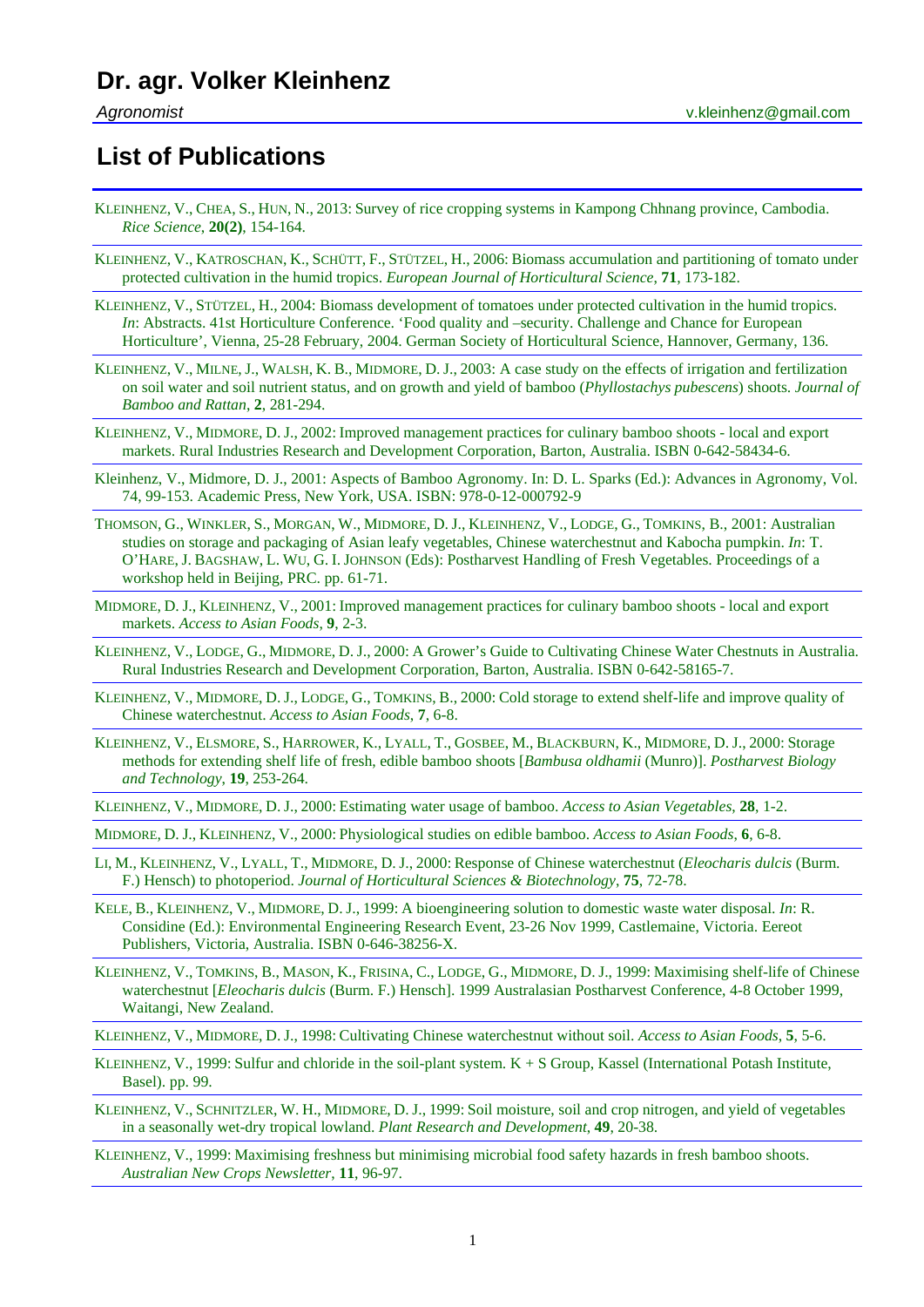- KLEINHENZ, V., MIDMORE, D. J., 1998: Improved management practices for culinary bamboo shoots local and export markets. *In*: Asian Foods. Rural Industries Research and Development Corporation, Barton, Australia, 9, ISBN 0-642- 54103-5.
- KLEINHENZ, V., MIDMORE, D. J., 1998: Production and postharvest systems for the Chinese waterchestnut industry. *In*: Asian Foods. Rural Industries Research and Development Corporation, Barton, Australia, 8-9, ISBN 0-642-54103-5.
- LODGE, G., TOMKINS, B., MASON, K., KLEINHENZ, V., MIDMORE. D. J., 1998: [Post Harvest Treatments for Chinese Water](https://www.volkerkleinhenz.com/publications/post-harvest-treatments-for-chinese-water-chestnuts/)  Chestnuts. *In*[: Book of Abstracts. 4th Australian Horticulture Conference. 'Managing our future' for Innovation,](https://www.volkerkleinhenz.com/publications/post-harvest-treatments-for-chinese-water-chestnuts/)  [Sustainability, Continuity, 14-17 October, 1998. Australian Society of Horticultural Science, Melbourne, Australia,](https://www.volkerkleinhenz.com/publications/post-harvest-treatments-for-chinese-water-chestnuts/)  [23.](https://www.volkerkleinhenz.com/publications/post-harvest-treatments-for-chinese-water-chestnuts/)
- LYALL, T. W., KLEINHENZ, V., MIDMORE, D. J., 1998: [Photoperiodic effects on corm initiation and biomass partitioning in](https://www.volkerkleinhenz.com/publications/photoperiodic-effects-on-corm-initiation-and-biomass-partitioning-in-chinese-waterchestnut/)  two Chinese waterchestnut [*Eleocharis dulcis* (Burm. F.) Hensch] origins. *In*[: Book of Abstracts. 4th Australian](https://www.volkerkleinhenz.com/publications/photoperiodic-effects-on-corm-initiation-and-biomass-partitioning-in-chinese-waterchestnut/)  [Horticulture Conference. 'Managing our future' for Innovation, Sustainability, Continuity, 14-17 October, 1998.](https://www.volkerkleinhenz.com/publications/photoperiodic-effects-on-corm-initiation-and-biomass-partitioning-in-chinese-waterchestnut/)  [Australian Society of Horticultural Science, Melbourne, Australia, 61.](https://www.volkerkleinhenz.com/publications/photoperiodic-effects-on-corm-initiation-and-biomass-partitioning-in-chinese-waterchestnut/)
- KLEINHENZ, V., MIDMORE, D. J., 1998: [Mineral nutrition of Chinese waterchestnut \[](https://www.volkerkleinhenz.com/publications/mineral-nutrition-of-chinese-water-chestnut/)*Eleocharis dulcis* (Burm. F.) Hensch]. *In*[: Book of Abstracts. 4th Australian Horticulture Conference. 'Managing our future' for Innovation, Sustainability,](https://www.volkerkleinhenz.com/publications/mineral-nutrition-of-chinese-water-chestnut/)  [Continuity, 14-17 October, 1998. Australian Society of Horticultural Science, Melbourne, Australia, 61.](https://www.volkerkleinhenz.com/publications/mineral-nutrition-of-chinese-water-chestnut/)
- ELSMORE, S. A. M., LYALL, T., KLEINHENZ, V., HARROWER, K. M., MIDMORE, D. J., 1998: [Crop management, post-harvest](https://www.volkerkleinhenz.com/publications/crop-management-post-harvest-and-packaging-in-edible-bamboo-shoots/)  [and packaging for preserving freshness and reducing pathogens in edible bamboo shoots.](https://www.volkerkleinhenz.com/publications/crop-management-post-harvest-and-packaging-in-edible-bamboo-shoots/) *In*: Book of Abstracts. 4th [Australian Horticulture Conference. 'Managing our future' for Innovation, Sustainability, Continuity, 14-17 October,](https://www.volkerkleinhenz.com/publications/crop-management-post-harvest-and-packaging-in-edible-bamboo-shoots/)  [1998. Australian Society of Horticultural Science, Melbourne, Australia, 34.](https://www.volkerkleinhenz.com/publications/crop-management-post-harvest-and-packaging-in-edible-bamboo-shoots/)
- LI, M., LYALL, T., KLEINHENZ, V., MIDMORE, D. J., 1998: [Physiological studies on Chinese Water Chestnut.](https://www.volkerkleinhenz.com/publications/physiological-studies-on-chinese-water-chestnut/) *Access to [Asian Foods](https://www.volkerkleinhenz.com/publications/physiological-studies-on-chinese-water-chestnut/)*, **3**, 7.
- MIDMORE, D. J., WALSH, K. B., KLEINHENZ, V., MILNE, J. R., LEONARDI, J., BLACKBURN, K., 1998: [Culinary Bamboo](https://www.volkerkleinhenz.com/publications/culinary-bamboo-shoots-in-australia/)  [Shoots in Australia: Preliminary Research Results. RIRDC Research Paper Series. Rural Industries Research and](https://www.volkerkleinhenz.com/publications/culinary-bamboo-shoots-in-australia/)  [Development Corporation, Barton, Australia, ISBN 0-642-54065-9.](https://www.volkerkleinhenz.com/publications/culinary-bamboo-shoots-in-australia/)
- KLEINHENZ, V. 1998: [Water management and mineral nutrition of bamboo.](https://www.volkerkleinhenz.com/publications/water-management-and-mineral-nutrition-of-bamboo/) *In*: D. J. MIDMORE (ed.): Bamboo for Shoots and Timber - [Proceedings of a Workshop held at Hamilton, Brisbane on October 24-25, 1997. Rural Industries](https://www.volkerkleinhenz.com/publications/water-management-and-mineral-nutrition-of-bamboo/)  [Research and Development Corporation, Barton, Australia, ISBN 0-642-54051-4, 42-58.](https://www.volkerkleinhenz.com/publications/water-management-and-mineral-nutrition-of-bamboo/)
- MIDMORE, D. J., KLEINHENZ, V., LYALL, T., 1998: [Current and future perspectives for the Australian bamboo industry –](https://www.volkerkleinhenz.com/publications/current-and-future-perspectives-for-the-australian-bamboo-industry/) Analyses of a survey questionnaire. *In*: D. J. MIDMORE [\(ed.\): Bamboo for Shoots and Timber -](https://www.volkerkleinhenz.com/publications/current-and-future-perspectives-for-the-australian-bamboo-industry/) Proceedings of a [Workshop held at Hamilton, Brisbane on October 24-25, 1997. Rural Industries Research and Development](https://www.volkerkleinhenz.com/publications/current-and-future-perspectives-for-the-australian-bamboo-industry/)  [Corporation, Barton, Australia, ISBN 0-642-54051-4, 4-10.](https://www.volkerkleinhenz.com/publications/current-and-future-perspectives-for-the-australian-bamboo-industry/)
- KLEINHENZ, V., SCHNITZLER, W. H., MIDMORE, D. J., 1998: [Crop and N management to improve environmentally sound](https://www.volkerkleinhenz.com/publications/crop-and-n-management-in-tropical-lowlands/)  vegetable production in tropical lowlands. *[Thammasat International Journal of Science and Technology](https://www.volkerkleinhenz.com/publications/crop-and-n-management-in-tropical-lowlands/)*, **3**, 8-23.
- KLEINHENZ, V., 1997: [Technologies for sustainable vegetable production in the tropical lowlands. Promotionsarbeit,](https://www.volkerkleinhenz.com/publications/technologies-for-sustainable-vegetable-production-in-the-tropical-lowlands/)  [Herbert Utz Verlag, München, ISBN 3-89675-160-3.](https://www.volkerkleinhenz.com/publications/technologies-for-sustainable-vegetable-production-in-the-tropical-lowlands/)
- KLEINHENZ, V., SCHNITZLER, W. H., MIDMORE, D. J., 1997: [Consideration of the soil Nmin](https://www.volkerkleinhenz.com/publications/consideration-of-the-soil-nmin-content-in-n-fertilization/) content in N-fertilization of [vegetables in intensive, year-round production in a tropical, rice-based lowland.](https://www.volkerkleinhenz.com/publications/consideration-of-the-soil-nmin-content-in-n-fertilization/) *Gartenbauwissenschaft*, **62**, 137-144.
- KLEINHENZ, V., SCHNITZLER, W. H., MIDMORE, D. J., 1997: [Effects of legume live mulch on crop performance, soil](https://www.volkerkleinhenz.com/publications/effects-of-legume-live-mulch-in-intensive-tropical-vegetable-production/)  [available nitrogen, and crop-N status in intensive tropical vegetable production.](https://www.volkerkleinhenz.com/publications/effects-of-legume-live-mulch-in-intensive-tropical-vegetable-production/) *Biological Agriculture and [Horticulture](https://www.volkerkleinhenz.com/publications/effects-of-legume-live-mulch-in-intensive-tropical-vegetable-production/)*, **14**, 261-278.
- KLEINHENZ, V., SCHNITZLER, W. H., MIDMORE, D. J., 1997: [Seasonal effects of soil moisture on soil N availability, crop N](https://www.volkerkleinhenz.com/publications/seasonal-effects-of-soil-moisture-on-vegetables-in-a-tropical-lowland/)  [status, and yield of vegetables in a](https://www.volkerkleinhenz.com/publications/seasonal-effects-of-soil-moisture-on-vegetables-in-a-tropical-lowland/) tropical, rice-based lowland. *Tropenlandwirt*, **98**, 25-42.
- KLEINHENZ, V., SCHNITZLER, W. H., MIDMORE, D. J., 1996: [Permanent-high-bed technology to improve intensive](https://www.volkerkleinhenz.com/publications/permanent-high-bed-technology-to-improve-intensive-vegetable-production-in-tropical-lowlands/)  vegetable production in tropical lowlands - [Effect on water stress, root distribution, and yield.](https://www.volkerkleinhenz.com/publications/permanent-high-bed-technology-to-improve-intensive-vegetable-production-in-tropical-lowlands/) *Horticultural Science*, **28**[, 90-98.](https://www.volkerkleinhenz.com/publications/permanent-high-bed-technology-to-improve-intensive-vegetable-production-in-tropical-lowlands/)
- KLEINHENZ, V., SCHNITZLER, W. H., MIDMORE, D. J., 1996: [Managing nitrogen fertilization for year-round vegetable](https://www.volkerkleinhenz.com/publications/managing-nitrogen-fertilization-for-year-round-vegetable-production-in-paddy-rice-fields/)  [production in paddy rice fields.](https://www.volkerkleinhenz.com/publications/managing-nitrogen-fertilization-for-year-round-vegetable-production-in-paddy-rice-fields/) *Gartenbauwissenschaft*, **61**, 25-32.
- KLEINHENZ, V., SCHNITZLER, W. H., MIDMORE, D. J., 1996: [Diversification and transformation of Asian paddy rice fields](https://www.volkerkleinhenz.com/publications/diversification-and-transformation-of-asian-paddy-rice-fields/)  to upland vegetable production. *[Entwicklung und Ländlicher Raum](https://www.volkerkleinhenz.com/publications/diversification-and-transformation-of-asian-paddy-rice-fields/)*, **3**, 23-26.
- KLEINHENZ, V., SCHNITZLER, W. H., MIDMORE, D. J., 1996: [Diversification and transformation of Asian paddy rice fields](https://www.volkerkleinhenz.com/publications/diversification-and-transformation-of-asian-paddy-rice-fields-to-upland-vegetable-production/)  to upland vegetable production. *[Plant Research and Development](https://www.volkerkleinhenz.com/publications/diversification-and-transformation-of-asian-paddy-rice-fields-to-upland-vegetable-production/)*, **43**, 81-94.